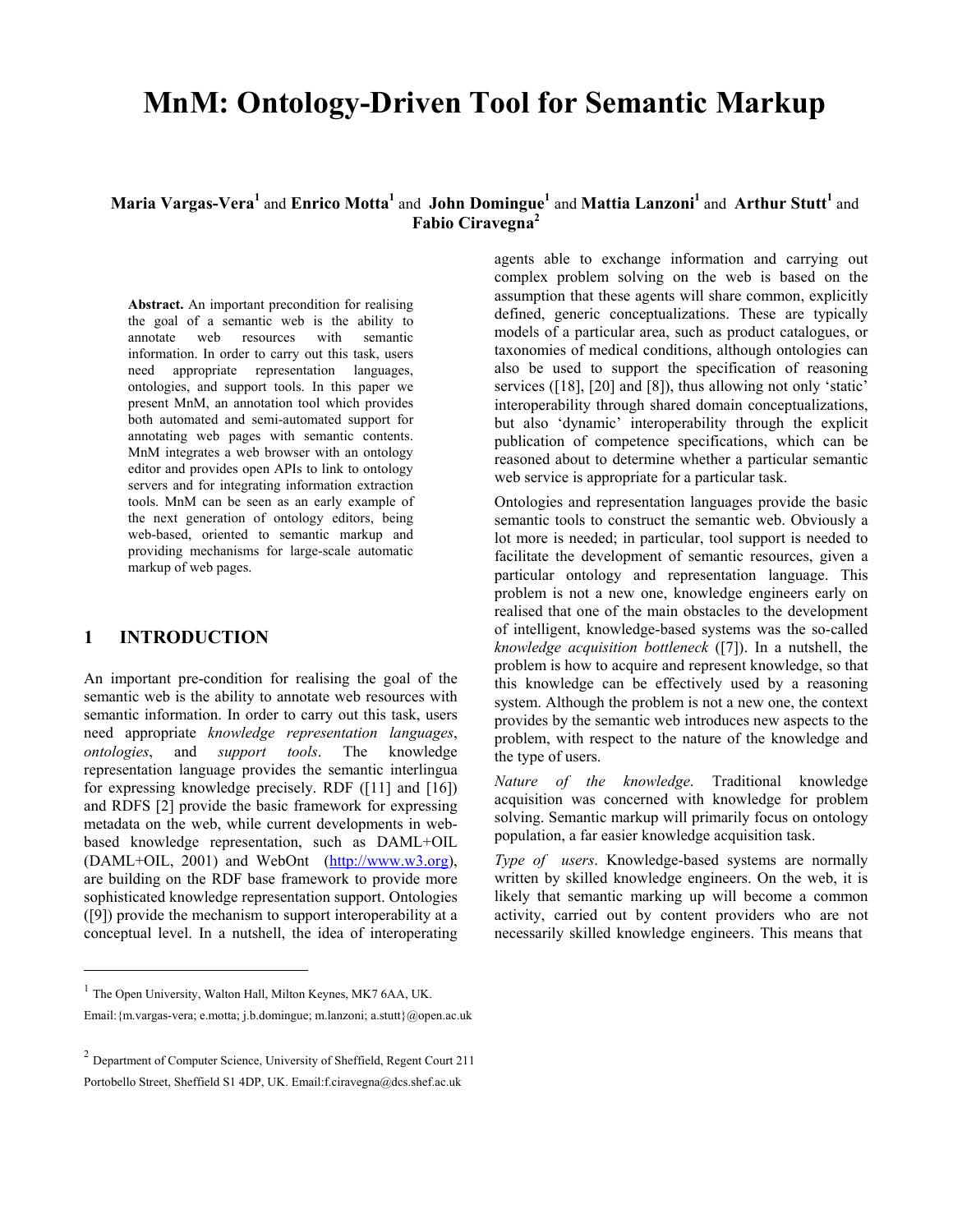more emphasis will have to be put on facilitating semantic markup by 'ordinary' web users (people who are neither experts in language technologies nor 'power knowledge engineers'). In particular, automated knowledge extraction technologies are likely to play an ever increasing important role, as a crucial technology to tackle the semantic web version of the knowledge acquisition bottleneck.

In this paper we present *MnM*, an annotation tool which provides both automated and semi-automated support for marking up web pages with semantic contents. MnM integrates a web browser with an ontology editor and provides open APIs to link to ontology servers and for integrating information extraction tools. MnM can be seen as an early example of the next generation of ontology editors, being web-based, oriented to semantic markup and providing mechanisms for large-scale automatic markup of web pages.

The rest of the paper is organised as follows: in the next section we will show the process model underlying the design of the tool. Finally sections 3 and 4 discuss related work and re-state the main tenets and results from our research.

# **2 PROCESS MODEL**

Within this work we have focused on creating a *generic process model* for developing semantically enriched web content. The component tools which are used in MnM are ontology servers, Information Extraction (IE) tools and augmented web browsers. During our initial work in this area we found that either the existing tools did not directly support the creation of semantic web content or the mapping between the tasks to be carried out and the toolset was non-trivial. Hence, within MnM, we adopted a *generic process model,* which can be easily understood by web developers who are not necessarily expert ontology engineers or human language technology experts.

Another key feature of our process model is that it is generic with respect to the specific ontology server and IE technologies used.

There are five main activities supported by MnM:

- *Browse*. A specific set of knowledge components is chosen from a library of knowledge models on an ontology server.
- *Markup*. The chosen set of knowledge components is selected to form the basis of an IE mechanism. A corpus of documents are manually marked up.
- *Learn*. A learning algorithm is run over the marked up corpus to learn the extraction rules.
- *Test*. The IE mechanism is run over a test corpus to assess its precision and recall measures.

• *Extract*. An IE mechanism is selected and run over a set of documents

We will now provide more details of each of the above activities in turn.

#### **Browse**

In this activity the user browses a library of knowledge models which sit on a web based ontology server. The user can see an overview of the existing models and can select which one to focus on (i.e., which ontology to use to initiate the markup process). Within a selected ontology the user can browse the existing items - for example the classes and instances. Items within an ontology can be selected as the starting point for selecting an IE mechanism. More specifically, the selected class forms the basis for a template which will eventually be matched against a corpus of documents and instantiated in the extraction activity.

## **Mark-Up**

Once a class has been selected a training corpus of manually marked up pages needs to be created. Here the user views appropriate documents within MnM's built-in web browser and annotates segments of text using the tags based on the class's slot as given in the ontology (i.e., ontology driven mark-up). As the text is selected MnM inserts the relevant XML tags into the document.

## **Learning**

MnM integrates web browsing, ontology browsing and IE development. It does not have a built-in IE tool but provides a plug-in interface which allows the integration of IE tools easily.

In a previous version of our MnM we integrated Marmot, Badger and Crystal from the University of Massachusetts ([21]) and our own NLP components (i.e., OCML preprocessor). A full description of this version can be found in ([23] and [24]). However, in this paper we will concentrate on the recent integration work that we have carried out with Amilcare, a tool for adaptive information extraction ([3]).

Amilcare is designed to support active annotation of documents. It performs IE by enriching texts with XML annotations. To use Amilcare in a new domain the user simply has to manually annotate a training set of documents. No knowledge of Natural Language Technologies is necessary.

Amilcare is designed to accommodate the needs of different user types. While naïve users can build new applications without delving into the complexity of Human Language Technology, IE experts are provided with a number of facilities for tuning the final application. Induced rules can be inspected, monitored and edited to obtain some additional accuracy, if required. The interface also allows precision (P) and recall (R) to be balanced. The system can be run on an annotated unseen corpus and users are presented with statistics on accuracy, together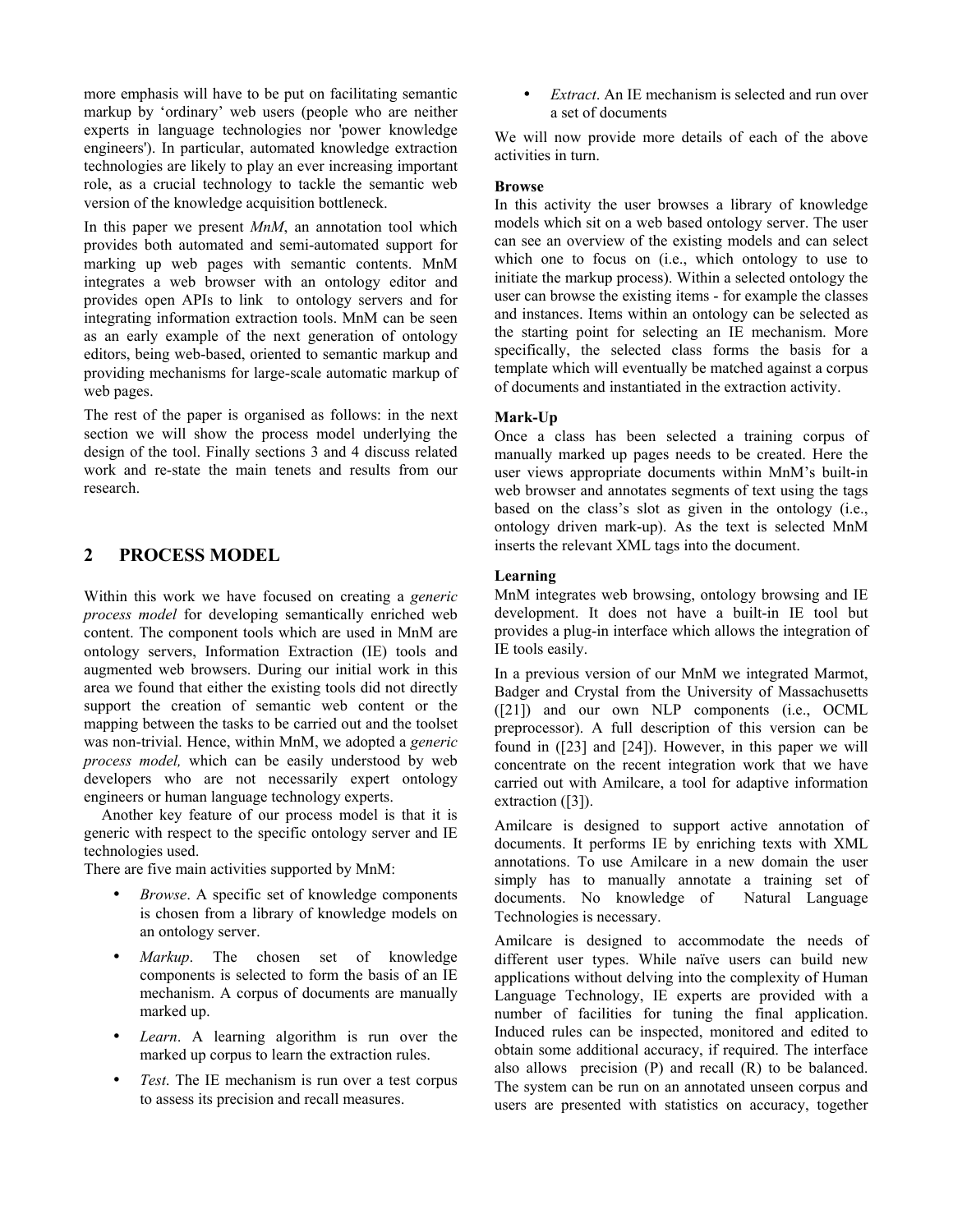with details on correct matches and mistakes. Retuning the P&R balance does not generally require major retraining, facilities for inspecting the effect of different P&R balances are provided. Although the current interface for balancing P&R is designed for IE experts, a future version will provide support for naive users ([6]).

At the start of the learning phase Amilcare preprocesses texts using Annie, the shallow IE system included in the Gate package ([17], [www.gate.ac.uk\)](http://www.gate.ac.uk/). Annie performs text tokenization (segmenting texts into words), sentence splitting (identifying sentences) part of speech tagging (lexical disambiguation), gazetteer lookup (dictionary lookup) and named entity recognition (recognition of people and organization names, dates, etc.).

Amilcare then induces rules for information extraction. The learning system is based on  $LP^2$ , a covering algorithm for supervised learning of IE rules based on Lazy-NLP ([3] and  $[4]$ ). This is a wrapper induction methodology  $(15]$ ) that, unlike other wrapper induction approaches, uses linguistic information in the rule generalization process. The learning system starts inducing wrapper-like rules that make no use of linguistic information, where rules are sets of conjunctive conditions on adjacent words. Then the linguistic information provided by Annie is used in order to create generalised rules: conditions on words are substituted with conditions on the linguistic information (e.g. condition matching on either the lexical category, or the class provided by the gazetteer, etc. ([4]).

All the generalizations are tested in parallel by using a variant of the AQ algorithm ([19]) and the best generalizations are kept for IE. The idea is that the linguistic-based generalisation is deployed only when the use of NLP information is reliable or effective. The measure of reliability here is not linguistic correctness, but effectiveness in extracting information using linguistic information as opposed to using shallower approaches. Lazy NLP-based systems learn which is the best strategy for each information/context separately. For example they may decide that using the result of a part of speech tagger is the best strategy for recognising the speaker in seminar announcements, but not to spot the seminar location. This strategy is quite effective for analysing documents with mixed genres, a common situation in web documents ([5]).

The learning system induces two types of rules: tagging rules and correction rules. A tagging rule is composed of a left hand side, containing a pattern of conditions on a connected sequence of words, and a right hand side that is an action inserting an XML tag in the texts. Correction rules shift misplaced annotations (inserted by tagging rules) to the correct position. These are learnt from the errors found whilst attempting to re-annotate the training corpus using the induced tagging rules.

Correction rules are identical to tagging rules, but (1) their patterns also match the tags inserted by the tagging rules and (2) their actions shift misplaced tags rather than adding new ones. The output of the training phase is a collection of rules for IE that are associated with the specific scenario.

## **Testing**

MnM provides various mechanisms for selecting a test corpus and distinguish this from a training corpora. The user can manually select training and test corpora and these can be in the form of local files or on the web. In addition, it is also possible to simply select a corpus (either locally or on the web) and let the system to create, to test and training corpora randomly.

## **Extraction**

After the training phase Amilcare has a library of induced rules which can be used to extract information from texts.

When working in extraction mode, Amilcare receives as input a (collection of) text(s) with the associated scenario  $$ scenario is the set of tags that the user will insert in the training corpora- (including the rules induced during the training phase). It preprocesses the text(s) by using Annie and then it applies its rules and returns the original text with the added annotations. The Gate annotation schema is used for annotation ([17]).

Once that is done the information extracted is presented to the user for approval. Then the extracted information is sent to the ontology server which will populate the selected ontology.

During the population step the IE mechanism fills predefined slots associated with an extraction template. Each template consists of slots of a particular class as defined in the selected ontology, for instance, the class visiting-a-place-or-people has the slots: visitor, place, etc.

Our goal is to automatically fill as many slots as possible. However, some of the slots may still require manual intervention. There are several reasons for this problem:

- there is information that is not contained in the text.
- none of the rules from our IE libraries match with the sentence that might provide the information (incomplete set of rules). This means that the learning phase needs to be tuned.

The extracted information is also validated using the ontology. This is possible because each slot in each class of the ontology has a type associated with it. Therefore, extracted information which does not match the type definition of the slot in the ontology can be highlighted as incorrect.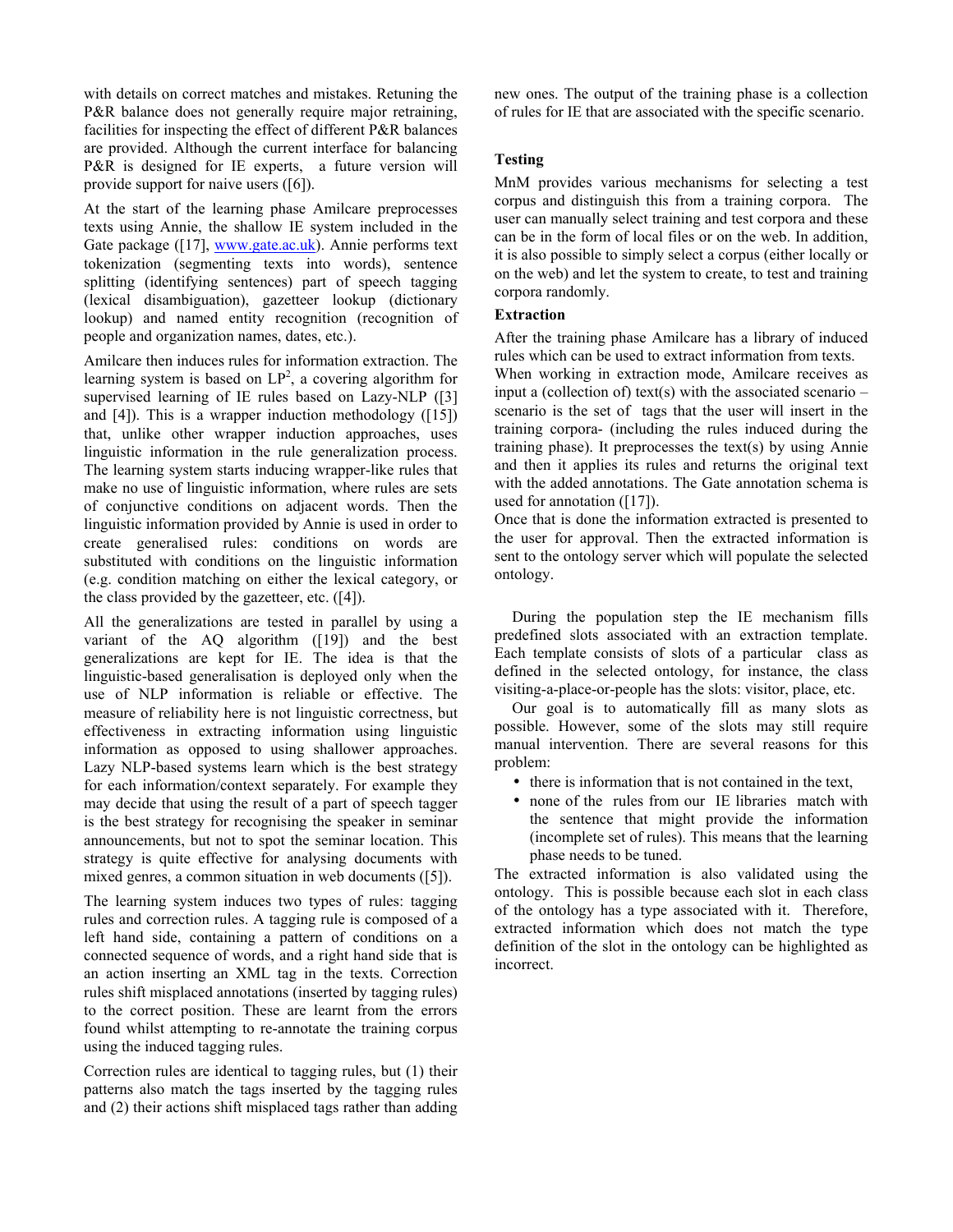# **3 RELATED WORK**

A number of annotation tools for producing semantic markup exist. The most interesting of these are Annotea ([13]); SHOE Knowledge Annotator ([12]); the COHSE annotator ([1]); AeroDAML ([14]); and, OntoMat, a tool being developed using the CREAM annotation framework ([10]). A commercial version of OntoMat is available as OntoAnnotate

#### (http://www.ontoprise.de/com/co\_produ\_tool2.htm).

Annotea provides RDF-based markup but it does not support information extraction nor is it linked to an ontology server. It does, however, have an annotation server which makes annotations publicly available. SHOE Knowledge Annotator allows users to mark up pages in SHOE guided by ontologies available locally or via a URL. These marked up pages can be reasoned about by SHOEaware tools such as SHOE Search. The COHSE annotator uses an ontology server to mark up pages in DAML+OIL. The results can be saved as RDF. AeroDAML is available as a web page. The user simply enters a URL and the system automatically returns DAML annotations on a web page using a predefined ontology based on WordNet.

Of the systems listed above, OntoMat is closest to MnM both in spirit and in functionality. Both can provide some form of automated extraction. However, while MnM makes it possible to access ontology servers through APIs, such as OKBC, and also to access ontologies specified in a markup format, such as RDF and DAML+OIL, OntoMat only provides the latter functionality. In contrast with OntoMat, MnM can handle multiple ontologies at the same time, which makes it very easy to switch from one to another, and also allows inherited definitions to be displayed for ontology editing and browsing. On the other hand, OntoMat can store pages annotated in DAML+OIL using OntoBroker as an annotation server. It also provides crawlers which can search the Web for marked up pages for addition to its internal knowledge base.

While both MnM and OntoMat are very similar they illustrate a slight difference of emphasis in providing tools for the Semantic Web. While OntoMat adopts the philosophy that the markup which indicates the knowledge content of a web resources should be included as part of that resource, MnM's annotations are stored both as markup on a page and as items in a knowledge base held on the WebOnto combined ontology and knowledge base server.

# **4 CONCLUSIONS**

In this paper we have described MnM, an ontology-based annotation tool which provides both automated and semiautomated support for annotating web pages with semantic contents. The first prototype of the system has now been completed and tested with both Amilcare and the UMass set of tools. The early results are encouraging in terms of the quality and robustness of our current implementation, however, there is clearly a lot more work needed to make this technology easy to use for our target user base (people who are neither experts in language technologies nor 'power knowledge engineers'). In particular, all the activities associated with automated markup tend to be very sensitive to the quality of markup and to the appropriateness of the chosen corpora. Amilcare already attempts to address some of these issues through its adaptive mechanisms, however, more work is needed in this area. In addition, we also plan to do more work on the user interface, in particular with respect to the integration of markup, ontology browsing and the 'semantic navigation' of web pages. Currently, ontology and web browsing are integrated with respect to contents annotation, but ontologies do not inform the web browsing component of MnM directly. Our vision for the semantic web is one in which new forms of 'conceptual navigation' will emerge, where association between resources will be semantic as well as hypertextual. We plan to experiment with these ideas and extend the interface of MnM to support novel, markup-driven forms of web browsing, as well as the standard HTML based ones.

# **ACKNOWLEDGEMENTS**

This work was funded by the Advanced Knowledge Technologies (AKT) Interdisciplinary Research Collaboration (IRC), which is sponsored by the UK Engineering and Physical Sciences Research Council under grant number GR/N15764/01. The AKT IRC comprises the Universities of Aberdeen, Edinburgh, Sheffield, Southampton and the Open University. The authors would like to thank Maruf Hassan and Simon Buckingham Shum for their invaluable help in reviewing the first draft of this paper.

# **REFERENCES**

- [1] S. Bechhofer and C. Goble, Towards Annotation Using AML+OIL. First International Conference on Knowledge Capture (K-CAP 2001). Workshop on Semantic Markup and Annotation. Victoria, BC., Canada, October 2001.
- [2] D. Brickley and R. Guha, Resource Description Framework (RDF) Schema Specification 1.0. Candidate recommendation,